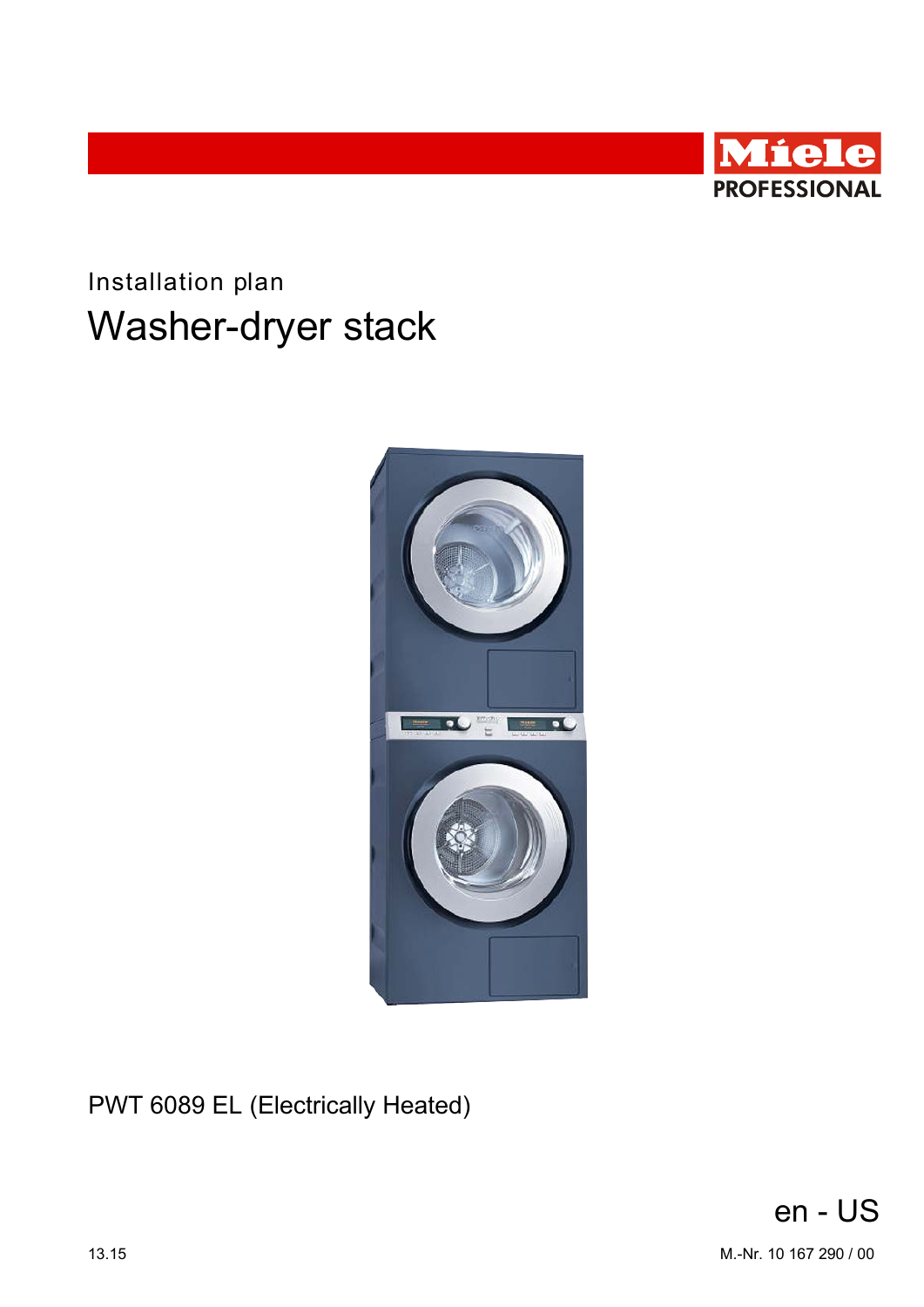## **U.S.A.**

**Miele, Inc.**

## **National Headquarters** 9

Independence Way Princeton, NJ 08540

Phone: 800-991-9380 Fax: www.mieleusa.com 609-419-9898 609-419-4241

## **Technical Service & Support Nationwide**

Phone: 800-991-9380<br>Fax: 800-220-1348 Fax: 800-220-1348

proservice@mieleusa.com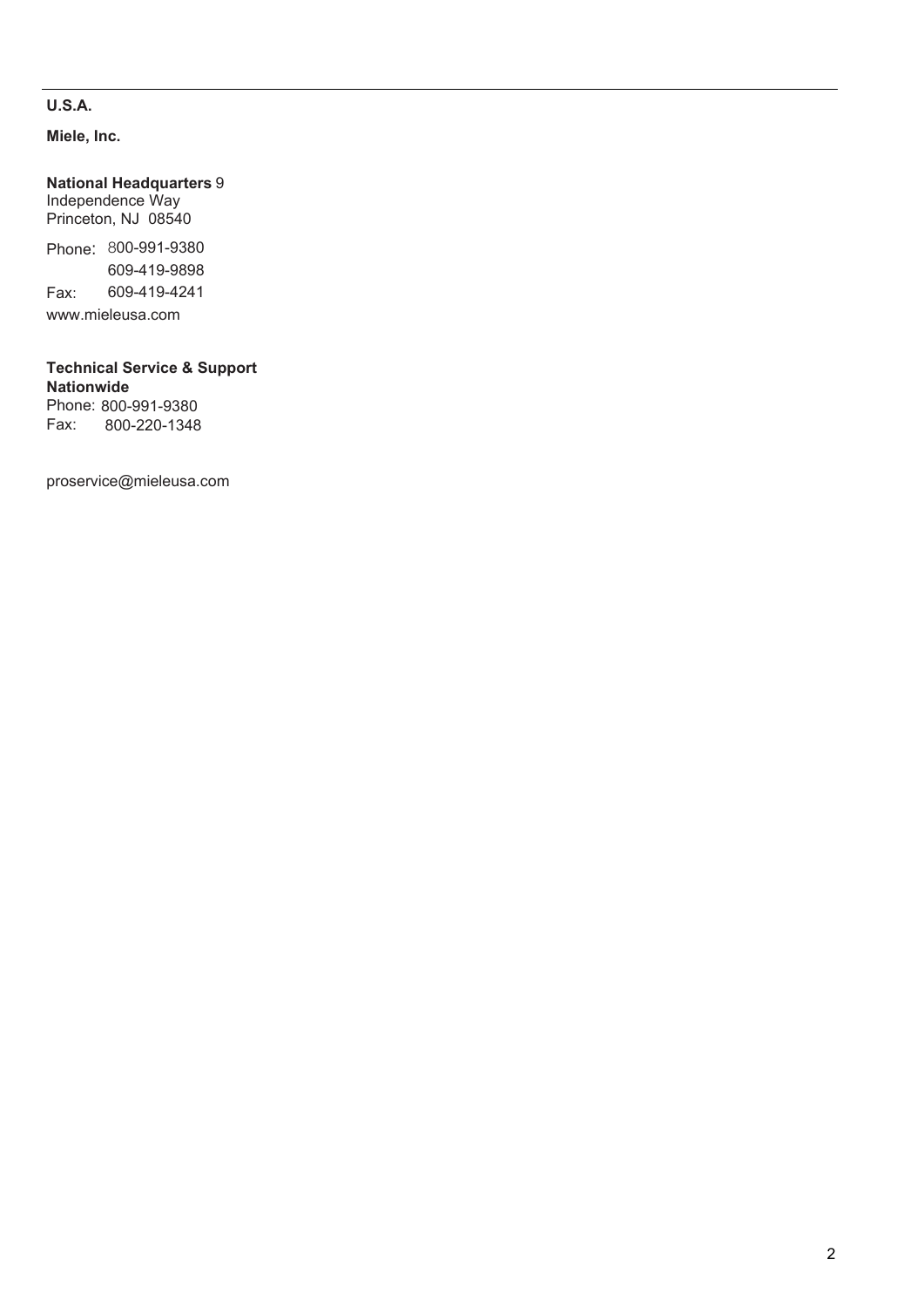



3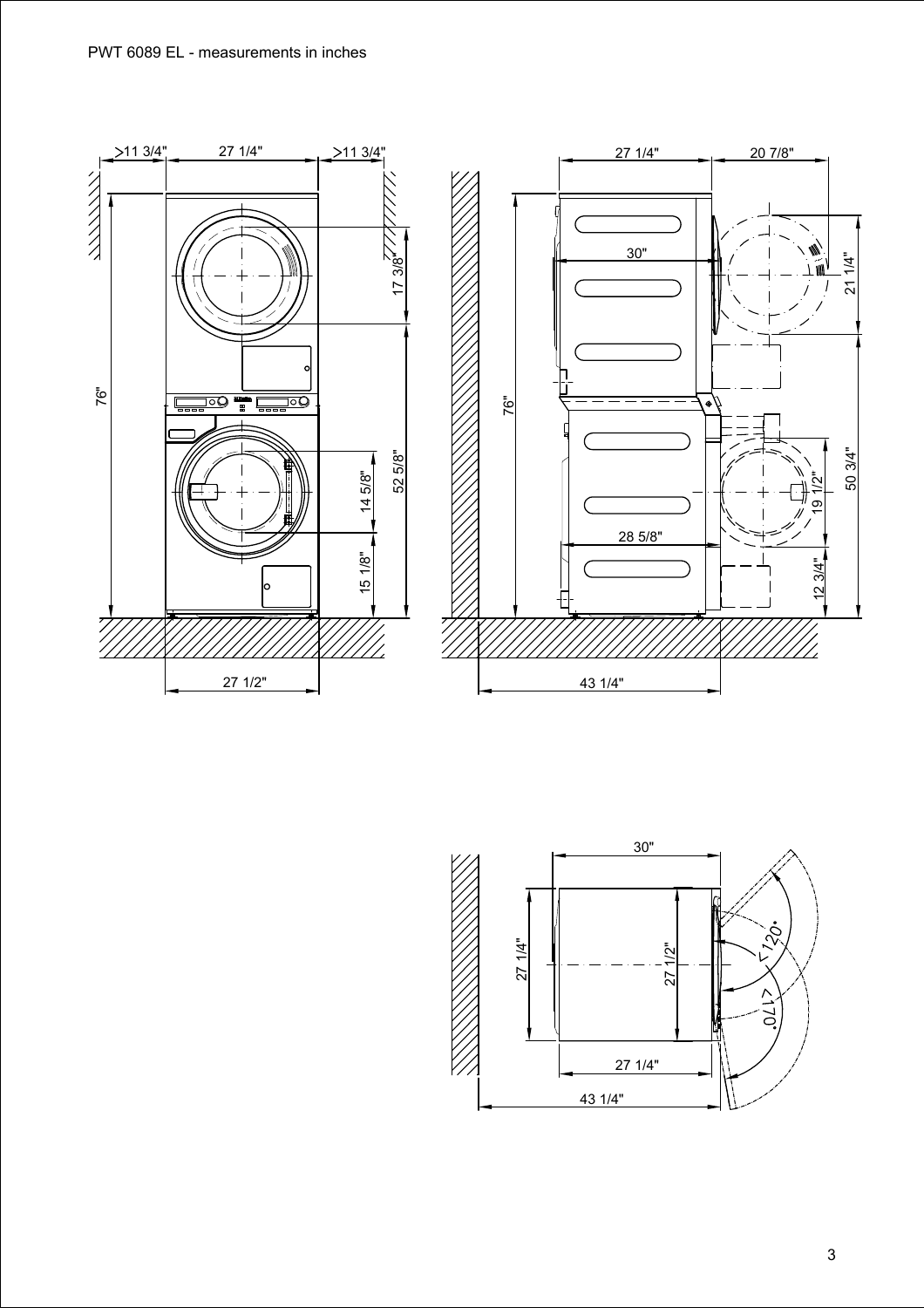

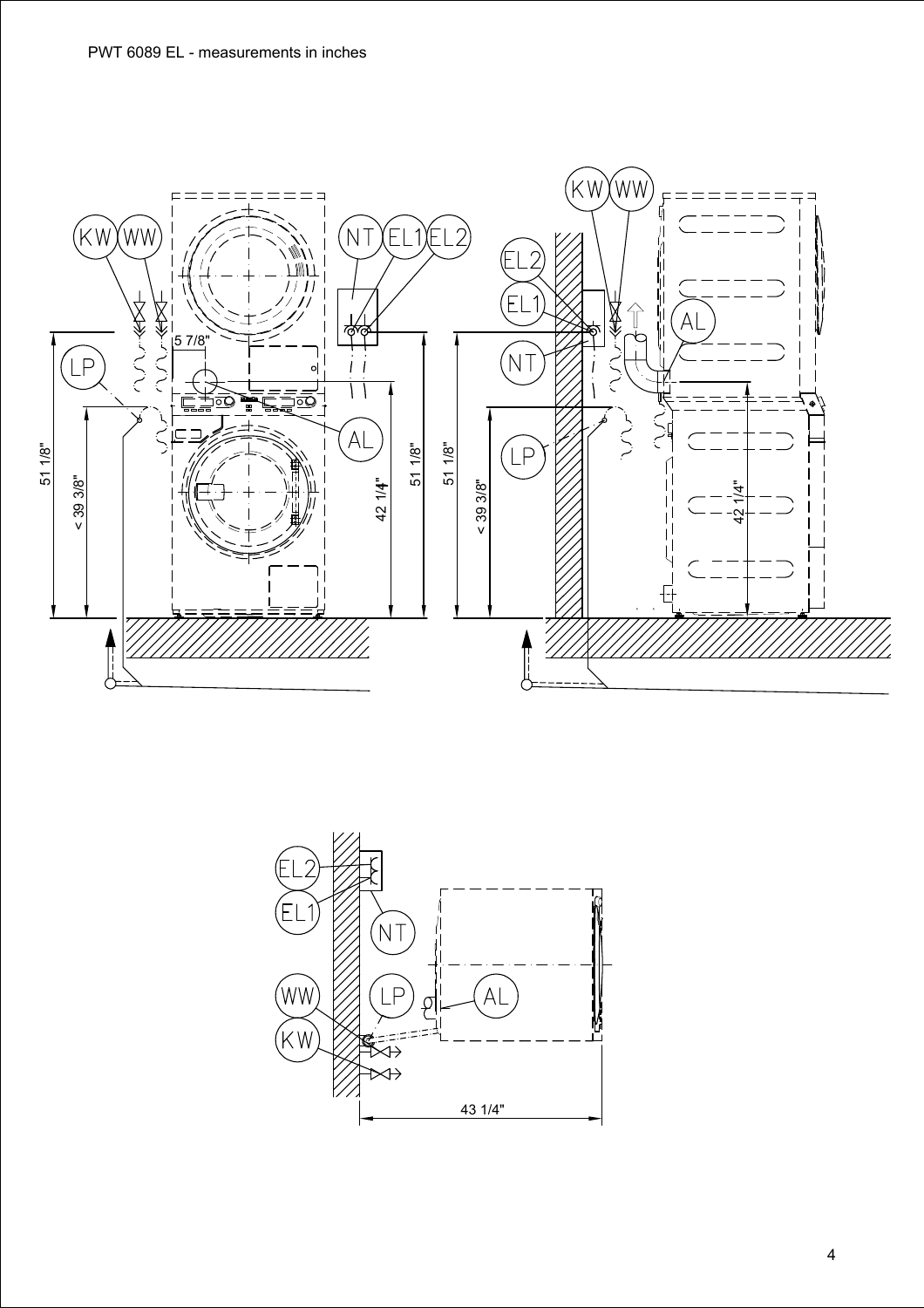



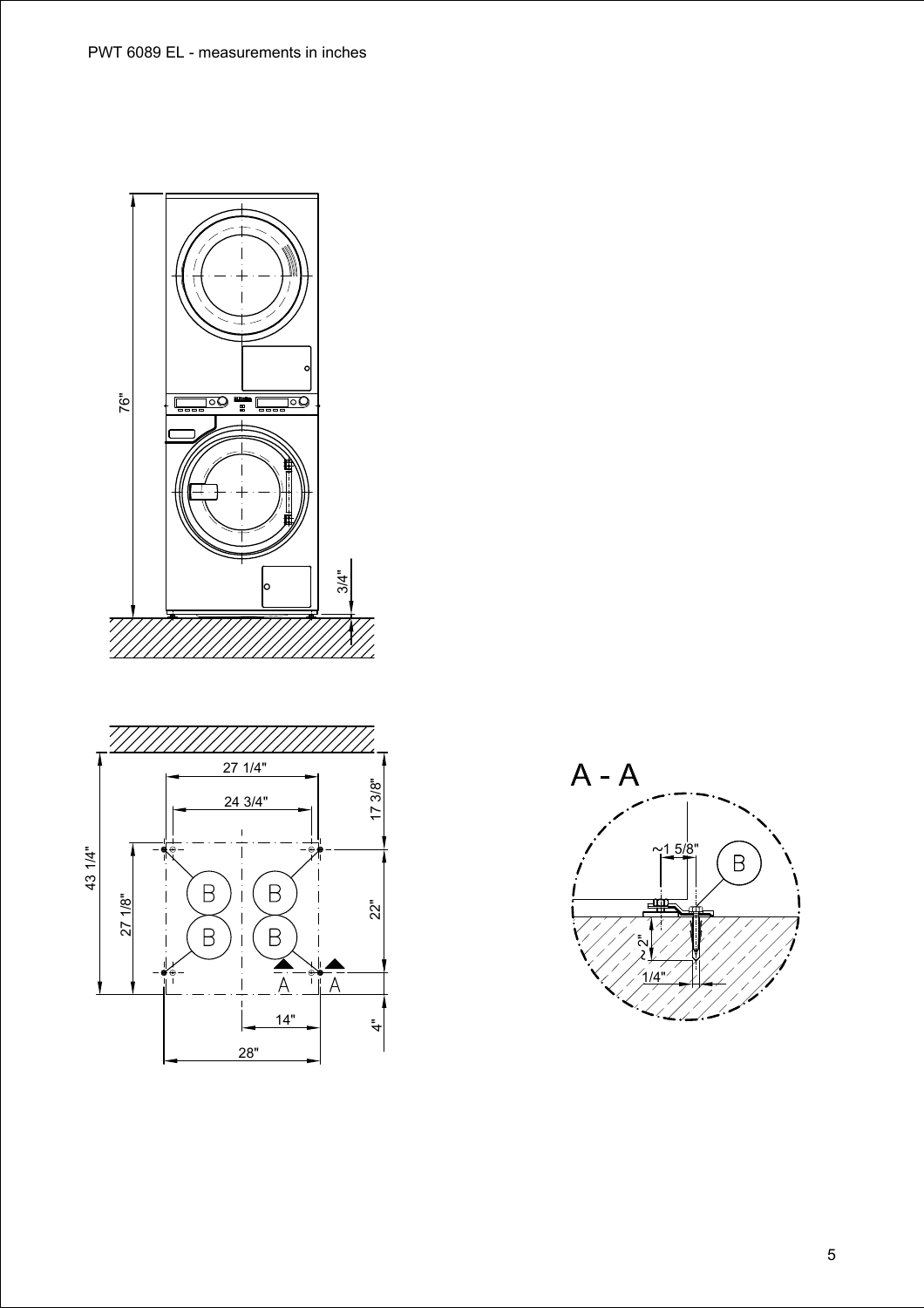



 $\boldsymbol{6}$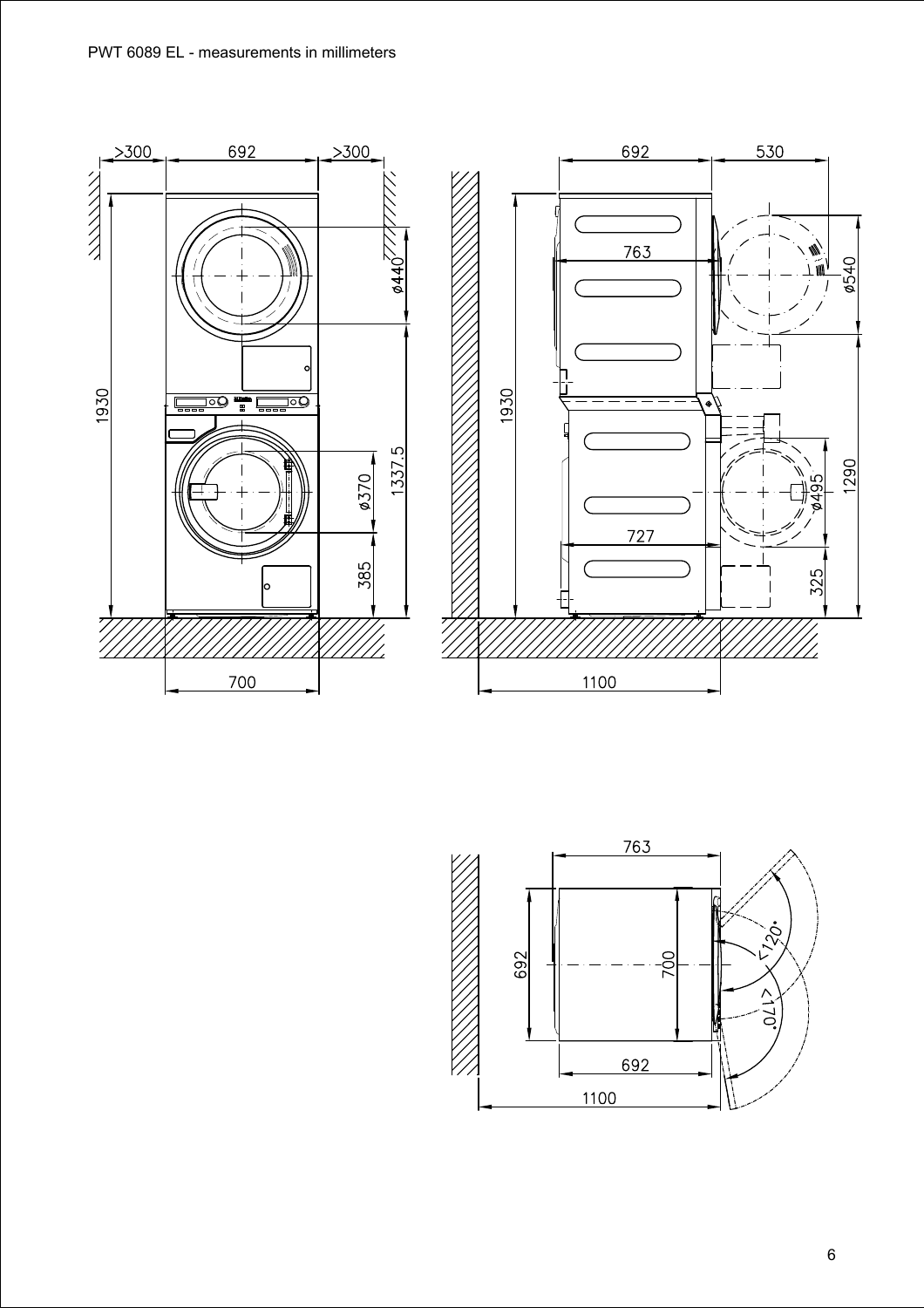

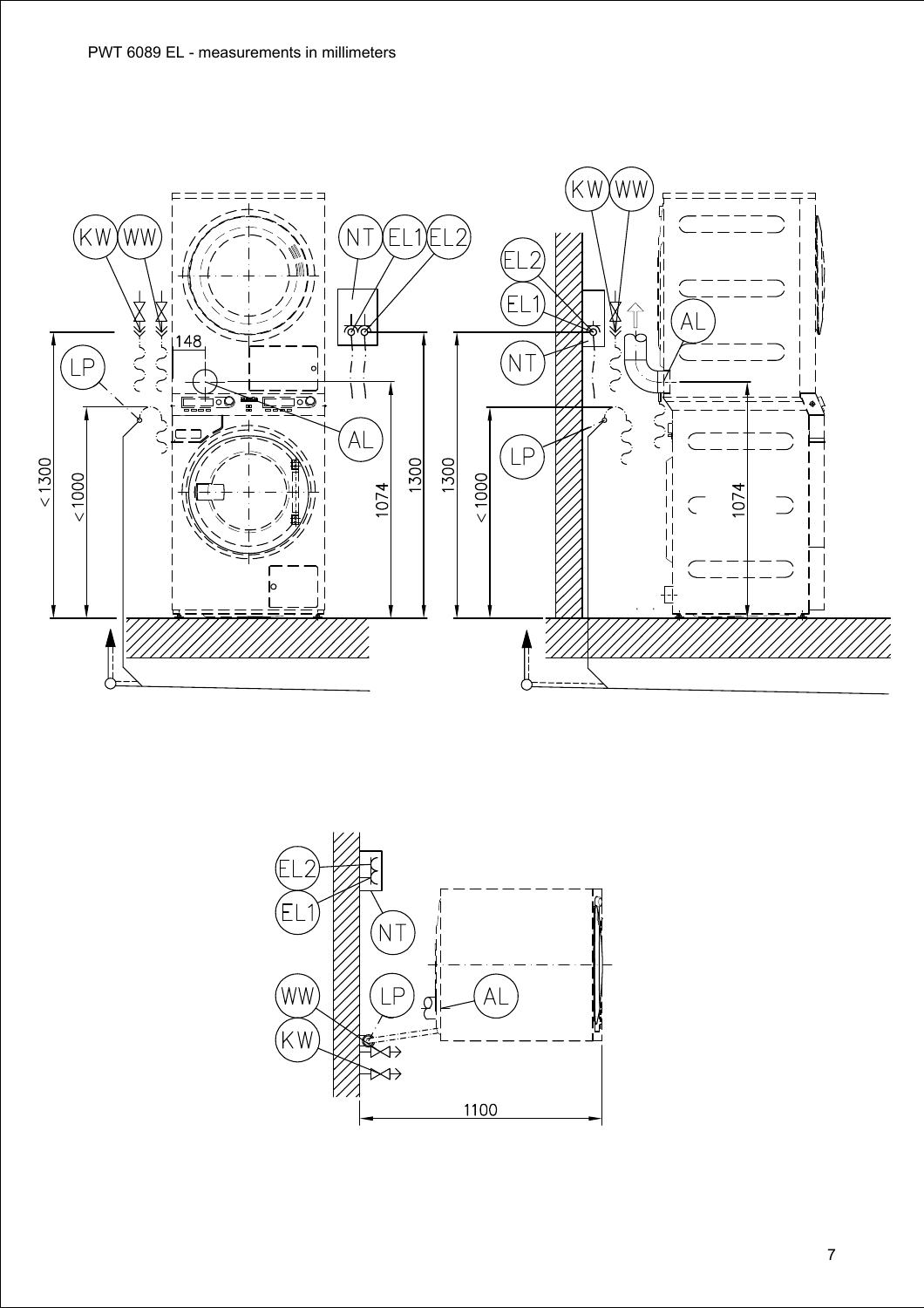





 $\bf 8$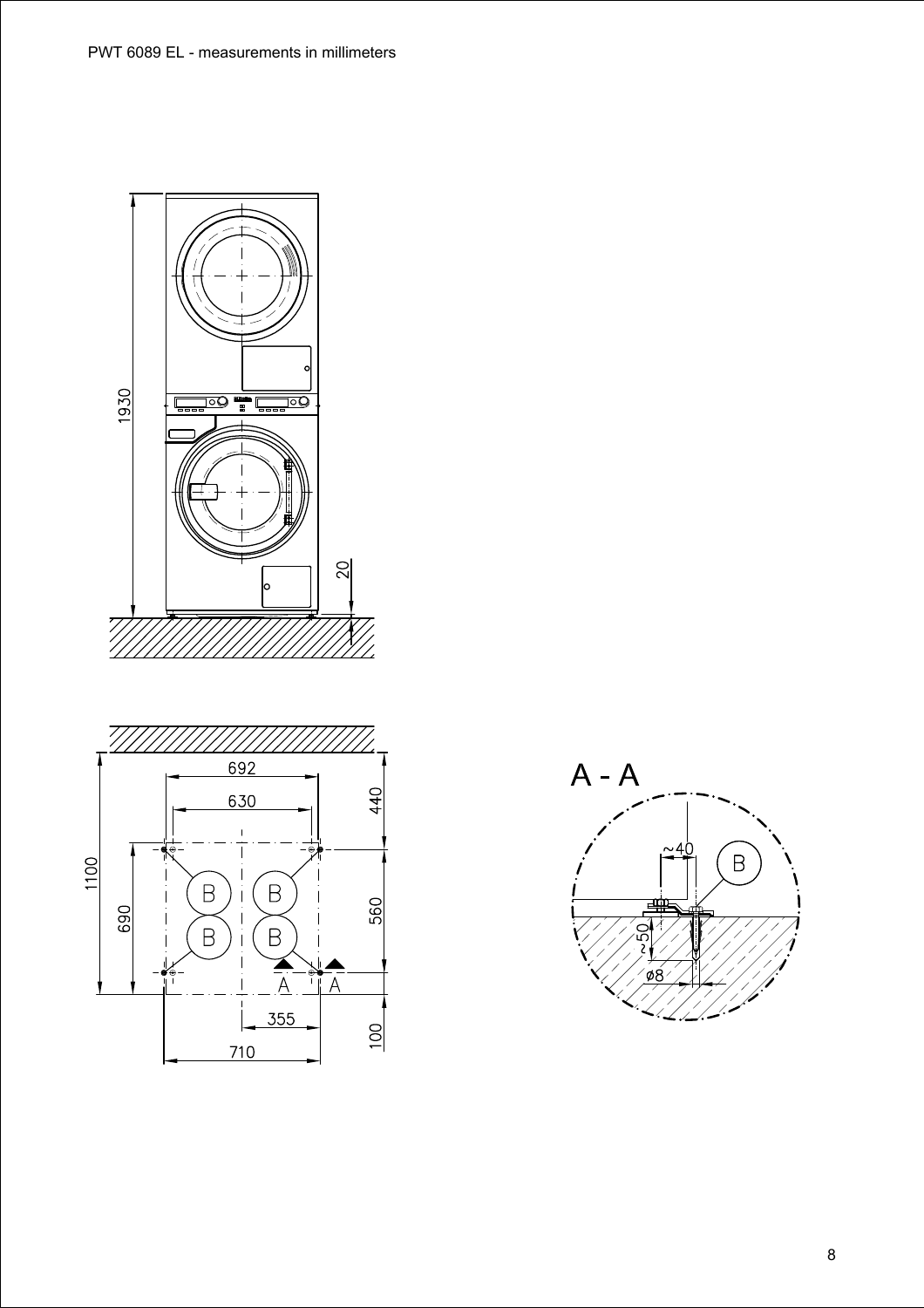**Technical datasheet** 



PWT 6089 LP (Drain pump)

Electric (EL)

Washer/Dryer stack: Heating:

Legend:  $\bigcirc$  Abbreviations in bold type:<br>  $\bigcirc$  Connection required  $\bigcirc$  Connection required

Abbreviations in circle with dashes:

Connection optional or required depending on model version

#### Options/accessoires:

| Dispensing<br>pump | External dispensing pumps (2 or 4 head pump):<br>Voltage (external power supply required)<br>Fusina<br>Supplied with supply cable and plug | <b>120V</b><br>15A<br><b>NEMA 5-15</b> |
|--------------------|--------------------------------------------------------------------------------------------------------------------------------------------|----------------------------------------|
|                    | Pump installation may only be performed by Miele Service.                                                                                  |                                        |

### Machine connections:

| <b>Electrical</b><br>connection | Standard voltage (2 AC 208V/220-240V 60Hz)<br>NOTE: Electrical connection depending on version ordered.                                                                                                                                                                                                                                                                                                                                                                                                                                                                                                                                                                                                                                                                                                                                                                                                           |                                |                                                                                      |
|---------------------------------|-------------------------------------------------------------------------------------------------------------------------------------------------------------------------------------------------------------------------------------------------------------------------------------------------------------------------------------------------------------------------------------------------------------------------------------------------------------------------------------------------------------------------------------------------------------------------------------------------------------------------------------------------------------------------------------------------------------------------------------------------------------------------------------------------------------------------------------------------------------------------------------------------------------------|--------------------------------|--------------------------------------------------------------------------------------|
|                                 | Washer (EL1) - 2 AC 208V/220-240V 60Hz<br>Voltage<br>Frequency<br>Rated load<br>Fuse rating<br>Length of supply lead<br>Supply lead with plug                                                                                                                                                                                                                                                                                                                                                                                                                                                                                                                                                                                                                                                                                                                                                                     | V<br>Hz<br>kW<br>A<br>78"      | 2 AC 208 / 220-240<br>60<br>$4/4.4 - 5.2$<br>$2 \times 30$<br>2000 mm<br>NEMA L6-30P |
|                                 | Dryer (EL2) - 2AC 208V 60Hz<br>Voltage<br>Frequency<br>Rated load<br>Fuse rating<br>Length of supply lead<br>Supply lead with plug                                                                                                                                                                                                                                                                                                                                                                                                                                                                                                                                                                                                                                                                                                                                                                                | V<br>Hz<br>kW<br>A<br>78"      | 2 AC 208<br>60<br>4.84<br>$2 \times 30$<br>2000 mm<br>NEMA L6-30P                    |
|                                 | Dryer (EL2) - 2AC 220-240V 60Hz<br>Voltage<br>Frequency<br>Rated load<br>Fuse rating<br>Length of supply lead<br>Supply lead with plug                                                                                                                                                                                                                                                                                                                                                                                                                                                                                                                                                                                                                                                                                                                                                                            | $\vee$<br>Hz<br>kW<br>A<br>78" | 2 AC 220-240<br>60<br>5.7<br>$2 \times 30$<br>2000 mm<br>NEMA L6-30P                 |
|                                 | Electrical connection must be in full compliance with national regulations and<br>guidelines and with relevant local codes. Similarly, relevant regulations issued<br>by power utilities, occupational safety authorities and insurance companies as<br>well as good installation practices should be observed throughout.<br>Connection to the electrical supply should only be performed by qualified and<br>properly trained persons.<br>Connection using a multi-pole wall lockable socket(s) in compliance with<br>IEC/EN 60309 and IEC/EN 60947 is recommended in order to simplify electrical<br>tests. If machines are hard-wired, a multi-pole main switch must be provided on<br>site. Switches with a contact gap of more than 3 mm can be used. These<br>include switches, fuses and contactors (IEC/EN 60947). A wall socket or<br>electrical isolator must be easily accessible after installation. |                                |                                                                                      |
|                                 |                                                                                                                                                                                                                                                                                                                                                                                                                                                                                                                                                                                                                                                                                                                                                                                                                                                                                                                   |                                |                                                                                      |
|                                 | Reinstallation of the supply point, changes to the equipment or checks on the<br>protective conductor, including determination of correct fuse rating, should only<br>be performed by a properly trained electrician.                                                                                                                                                                                                                                                                                                                                                                                                                                                                                                                                                                                                                                                                                             |                                |                                                                                      |
|                                 | If necessary, equipotential bonding must be provided in accordance with all<br>appropriate national and local regulations.                                                                                                                                                                                                                                                                                                                                                                                                                                                                                                                                                                                                                                                                                                                                                                                        |                                |                                                                                      |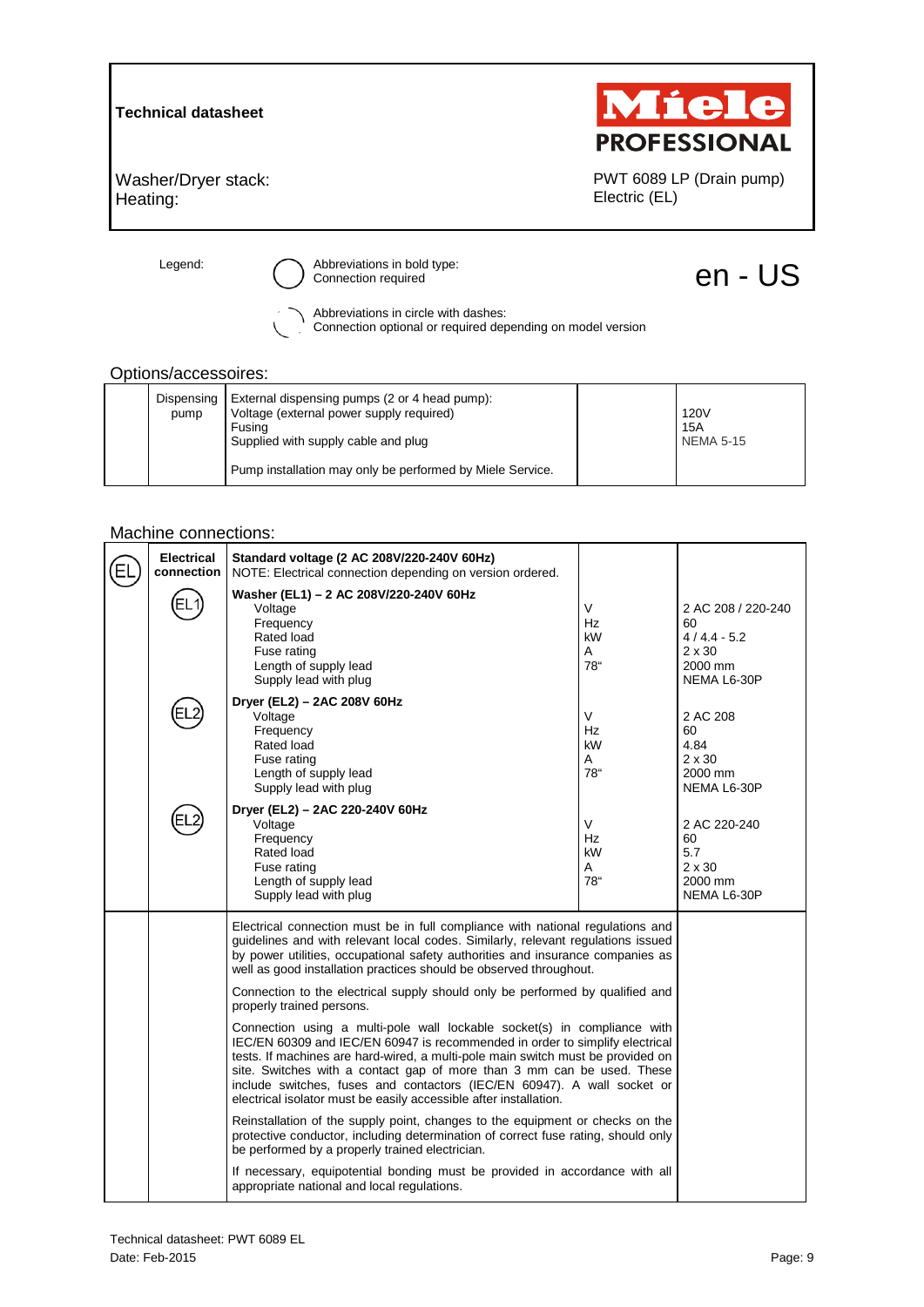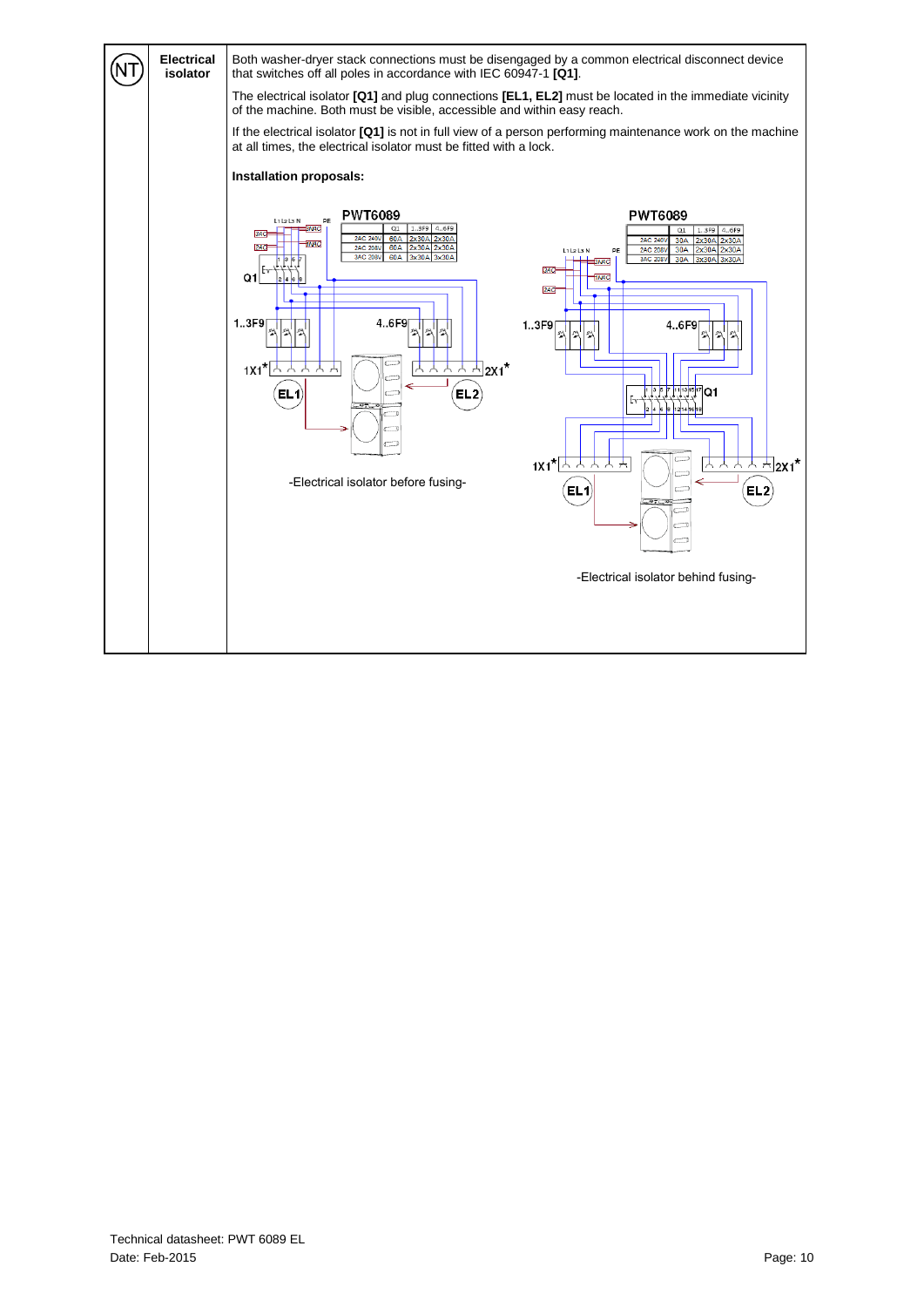|    | Cold water<br>(Soft water)    | Min. flow pressure<br>Max. pressure<br>Max. throughput<br>On-site connection thread<br>Length of connection hose<br>(supplied: 1 connection hose)<br>Hourly water demand (average for 60°C program) for<br>standard connection (with hot and cold water)<br>If hot water supply is not available add hot water demand to<br>cold water demand.                                                                                                                                                                                                                                                      | 14.5 psi<br>145 psi<br>2.9 gal/min<br>3/4" external thread<br>61"<br>approx. 18.5 gal/h           | 100 kPa<br>1000 kPa<br>$11$ <i>l/min</i><br>3/4" external thread<br>1550 mm<br>approx. 70 l/h            |
|----|-------------------------------|-----------------------------------------------------------------------------------------------------------------------------------------------------------------------------------------------------------------------------------------------------------------------------------------------------------------------------------------------------------------------------------------------------------------------------------------------------------------------------------------------------------------------------------------------------------------------------------------------------|---------------------------------------------------------------------------------------------------|----------------------------------------------------------------------------------------------------------|
|    | Warm<br>water<br>(Soft water) | Max. temperature<br>Min. flow pressure<br>Max. pressure<br>Max. throughput<br>On-site connection thread<br>Length of connection hose<br>(supplied: 1 connection hose)<br>Hourly water demand (average for 140°F / 60°C program)<br>Machine can be connected to a hot water supply line with a<br>temperature of 158°F (70°C) to max.185°F (85°C). This<br>requires a separate inlet hose. This additional inlet hose is<br>available from Miele. The machine must also be<br>reprogrammed by Miele Service.<br>If hot water is not available, connect hot water hose to cold<br>water valve!        | 158°F<br>14.5 psi<br>145 psi<br>2.9 gal/min<br>3/4" external thread<br>61"<br>approx. 18.5 gal/hr | $70^{\circ}$ C<br>100 kPa<br>1000 kPa<br>$11$ I/min<br>3/4" external thread<br>1550 mm<br>approx. 70 l/h |
| LP | Drain<br>pump                 | Max. temperature<br>Drain hose(int. diameter)<br>On-site hose connector for drain hose<br>(int. diameter x length)<br>Max. transient throughput<br>Drain pump head height (from floor level)<br>Vented drainage required. If ventilation is insufficient, Miele<br>installation kit, Mat. no. 05238090. Drain manifolds serving<br>several machines must be of sufficient cross-section.                                                                                                                                                                                                            | $158^{\circ}$ F<br>$7/8$ "<br>7/8" x 1 3/16"<br>6.9 l/min<br>39 3/8"                              | $70^{\circ}$ C<br>22 [DN 22] mm<br>$22 \times 30$ mm<br>26 l/min<br>1000 mm                              |
|    | <b>Vented</b>                 | Nominal air throughput in vented mode<br>Max. permissible pressure loss<br>Waste air/gas temperature, max.<br>Connector on machine (int. diameter)<br>Connection pipe provided on site (ext. diameter)<br>Miele adapter, Mat. no. 6595070 (int. diameter 100 mm) for<br>flexible aluminum ducting and adapter, Mat. no. 915051,<br>(ext. diameter 110 mm) for connection to standard heat-<br>resistant plastic pipes supplied.<br>As relative humidity inside the vent ducting can be as high<br>as 100%, suitable measures must be taken to prevent a<br>backflow of condensate into the machine. | 188 cfm<br>$0.06$ psi<br>176°F<br>$4"$<br>4"                                                      | 320 m <sup>3</sup> /h<br>420 Pa<br>$80^{\circ}$ C<br>100 mm<br>100 mm                                    |
|    | Air intake                    | Standard connection:<br>=> Air intake from installation site<br>Min. air intake cross-section<br>(to prevent draughts in room)<br>A sufficient supply of fresh air should be ensured to replace<br>the air extracted.                                                                                                                                                                                                                                                                                                                                                                               | $37$ in <sup>2</sup>                                                                              | 237 cm <sup>2</sup>                                                                                      |
| B  | <b>Fittings</b><br>(supplied) | $4 \times$ clamps<br>4 x screws DIN 571 (Ø x length)<br>$4 \times$ rawl plugs ( $\varnothing \times$ length)<br>Machine must be bolted to the floor!<br>Fixing materials for a floating screed floor are to be provided<br>on site.                                                                                                                                                                                                                                                                                                                                                                 | $1/4$ " x $2$ "<br>5/16" x 1 9/16"                                                                | $6 \times 50$ mm<br>$8 \times 40$ mm                                                                     |